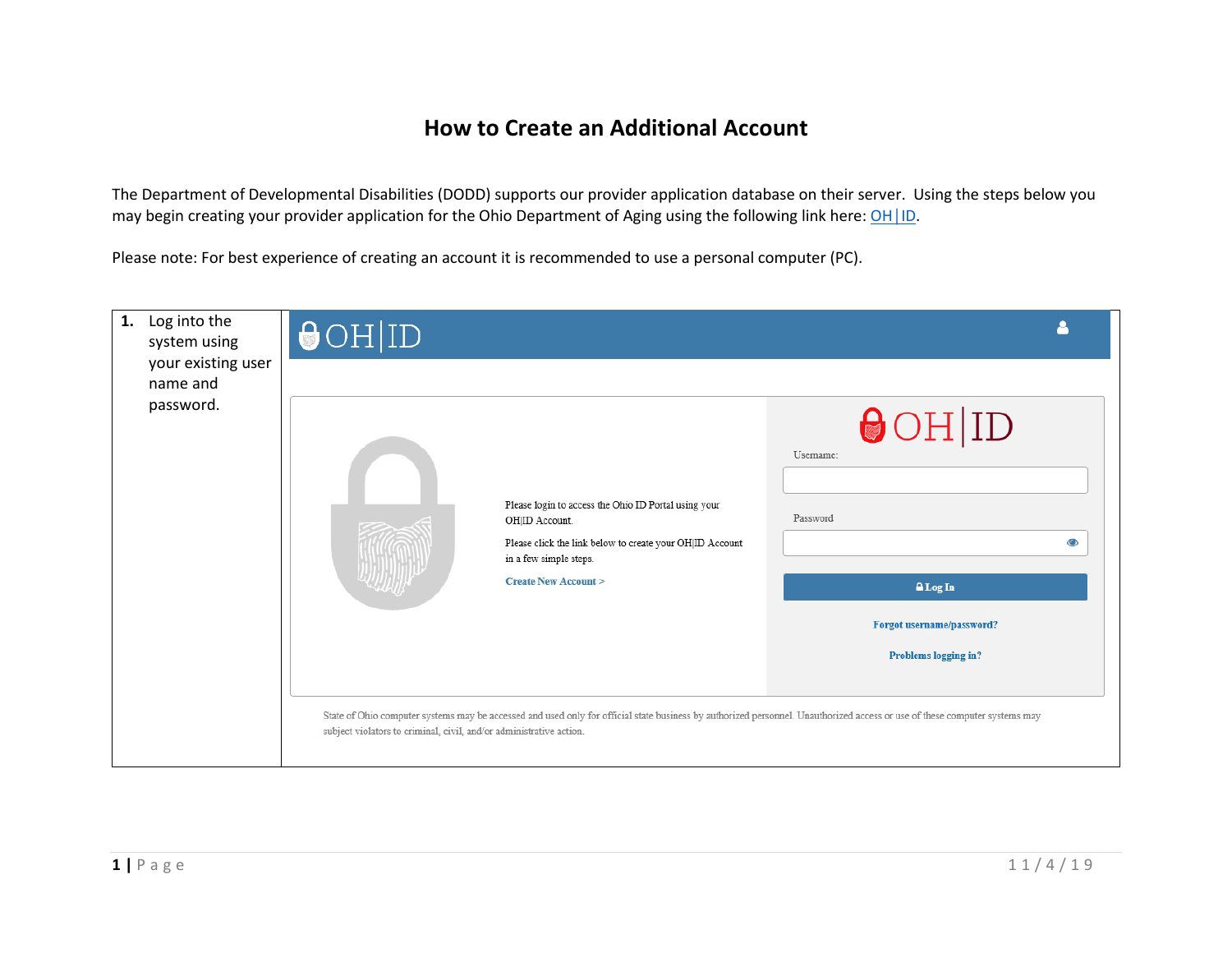| Select My DODD.<br>2. | $\bigodot$ OH ID                                                                                                                                                                          |
|-----------------------|-------------------------------------------------------------------------------------------------------------------------------------------------------------------------------------------|
|                       | User Account Management $\vee$<br>Home<br>Help Center $\sim$                                                                                                                              |
|                       |                                                                                                                                                                                           |
|                       | <b>My Apps</b>                                                                                                                                                                            |
|                       | You are currently subscribed to the apps below - clicking the "X" on the app tile will unsubscribe you from the app and reinstating your subscription may require<br>additional approval. |
|                       | $\overline{\mathbf{z}}$<br>My DODD<br>Access DODD<br>80<br>applications                                                                                                                   |
|                       | <b>Available Apps</b><br>Q<br>Search                                                                                                                                                      |
|                       | The Ohio Business<br>Gateway<br>Ohio Business Gateway Back-<br>Office Portal                                                                                                              |
|                       |                                                                                                                                                                                           |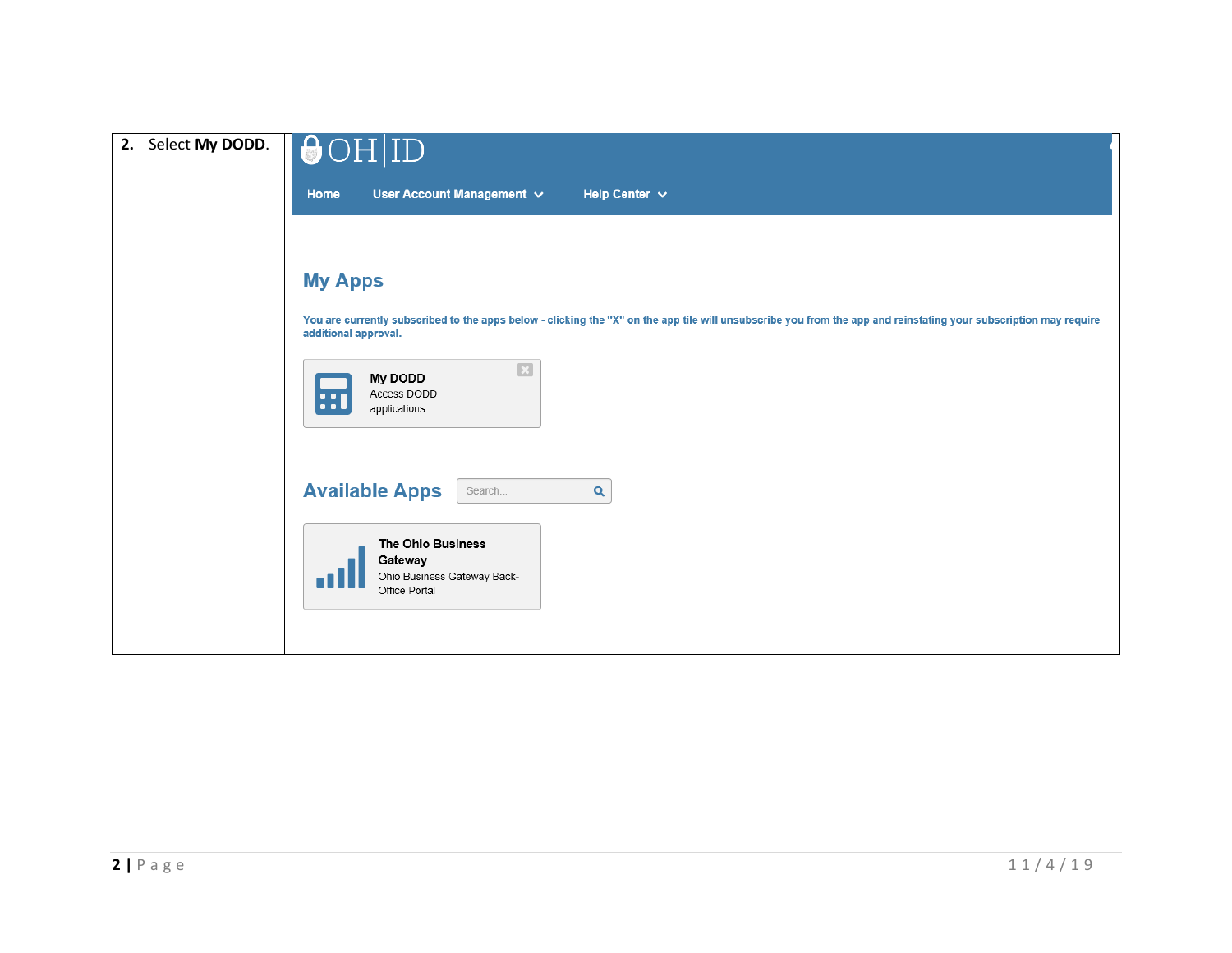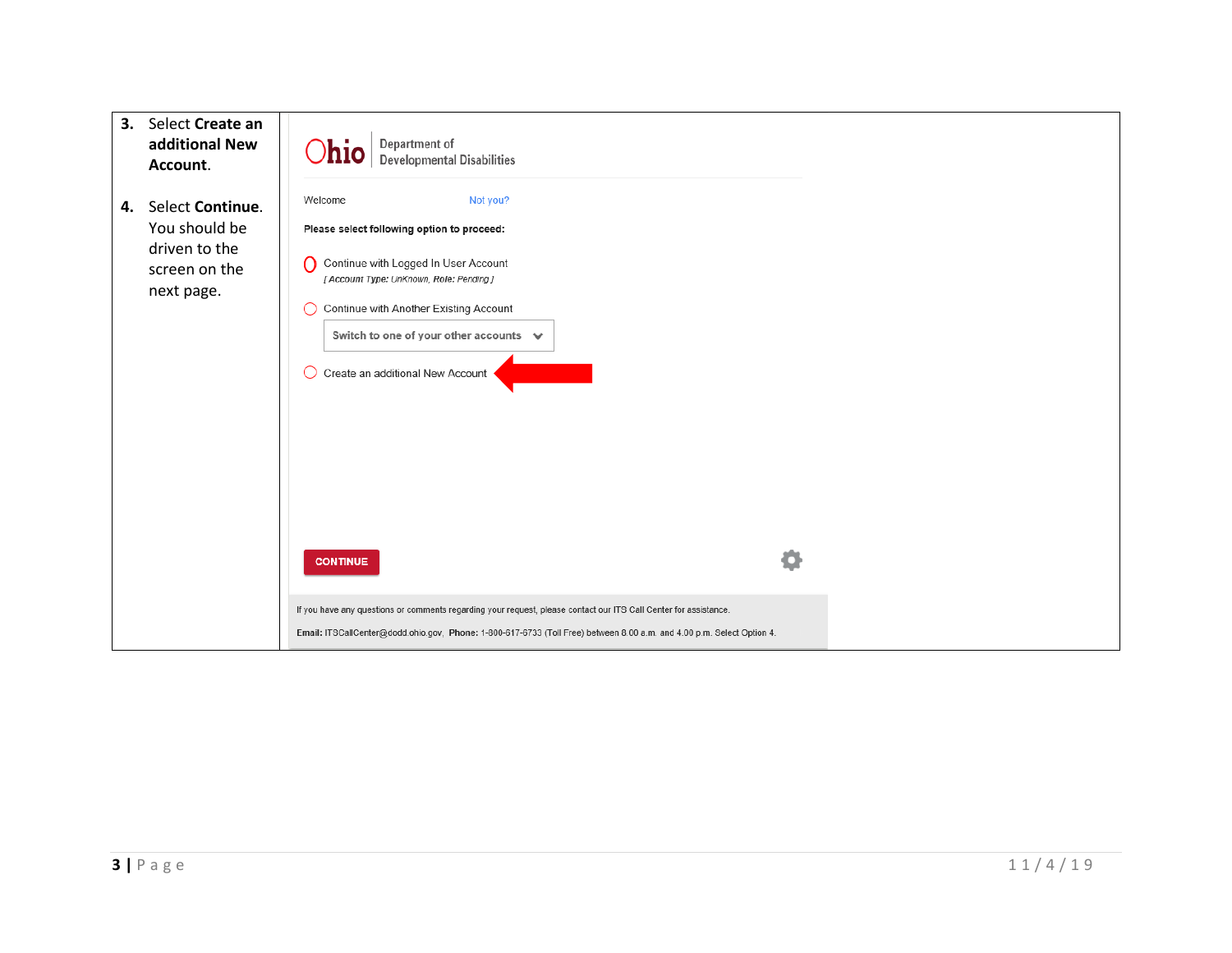| 5. Select I want to be a certified<br>provider with Ohio Department of                     | Department of<br>nio<br><b>Developmental Disabilities</b>                                                                                                                                                                                                                                                                                                                                                                                                                                                                                                                                                                                                                                    |
|--------------------------------------------------------------------------------------------|----------------------------------------------------------------------------------------------------------------------------------------------------------------------------------------------------------------------------------------------------------------------------------------------------------------------------------------------------------------------------------------------------------------------------------------------------------------------------------------------------------------------------------------------------------------------------------------------------------------------------------------------------------------------------------------------|
| Aging (ODA).<br>Select Next. You should be driven<br>6.<br>to the screen on the next page. | !! Not you?<br>Welcome<br>Please choose your account type:<br>I want to be a Provider<br>I want to be a Certified Billing Agent<br>I want to be a County Board Worker<br>I want to be a subrecipient of early intervention grant dollars and need access to EIGS<br>I want to be certifed provider with Ohio Department of Aging (ODA)<br>I am associated with Opportunities for Ohioans with Disabilities (OOD)<br>I work for the Ohio Department of Developmental Disabilities<br>I work for an Ohio Council of Governments (COG)<br>I work for the Ohio Department of Health<br>I need access to the Early Intervention Data System (EIDS)<br>I work for Ohio Developmental Centers (DCs) |
|                                                                                            | <b>NEXT</b><br>If you have any questions or comments regarding your request, please contact our ITS Call Center for assistance.<br>Email: ITSCallCenter@dodd.ohio.gov, Phone: 1-800-617-6733 S (Toll Free) between 8.00 a.m. and 4.00 p.m. Select Option 4.                                                                                                                                                                                                                                                                                                                                                                                                                                  |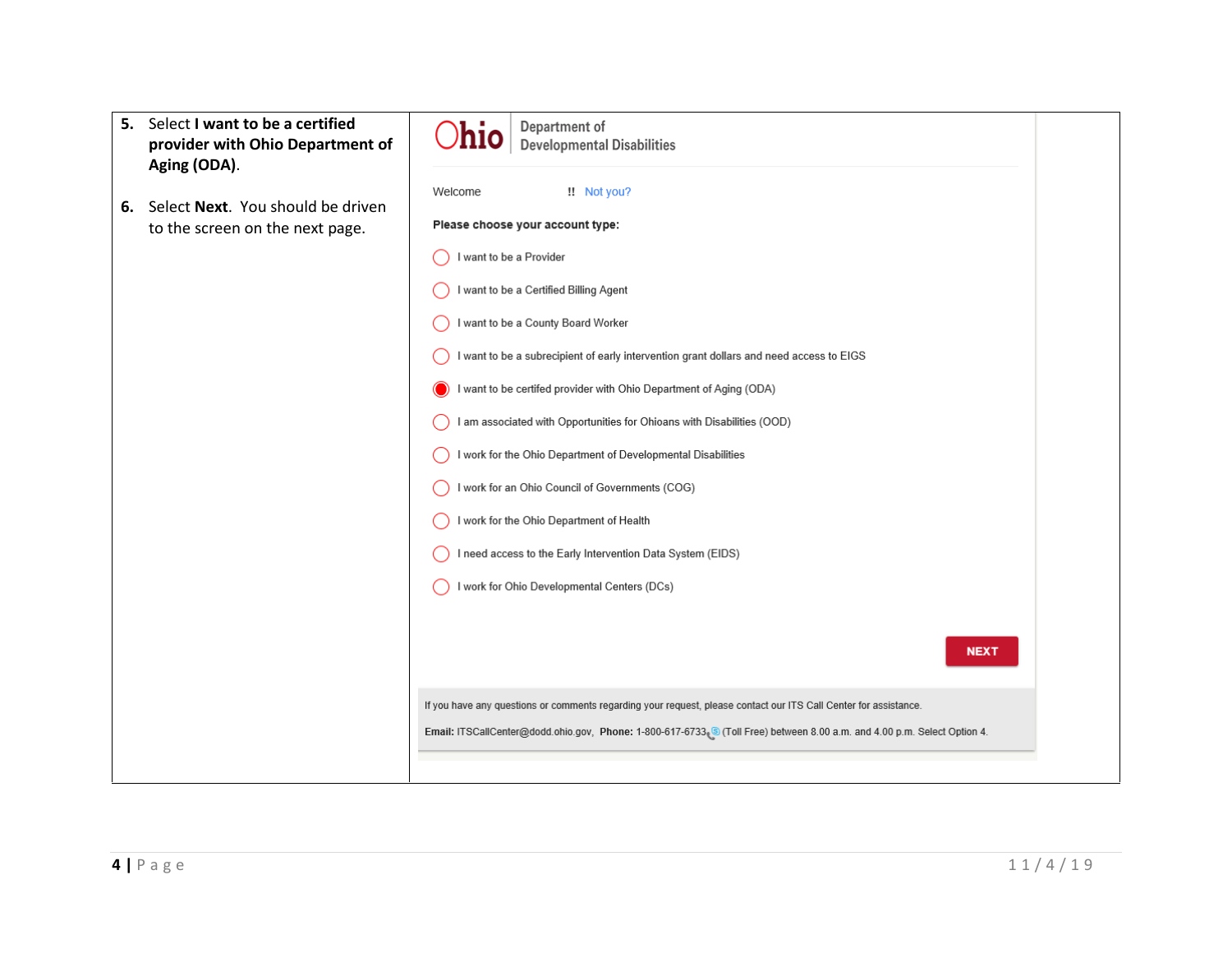| 7. You will need to select and enter a<br>temporary PIN number in the space<br>provided. Please be sure to write<br>the number down as you will be<br>asked to enter it again, later in the<br>process. | Department of<br><b>Ohio</b><br><b>Developmental Disabilities</b><br>!! Not you?<br>Welcome                                                                                                                                                                                                                                                                                                                                                                                                                                                                                                                                                                                                             |
|---------------------------------------------------------------------------------------------------------------------------------------------------------------------------------------------------------|---------------------------------------------------------------------------------------------------------------------------------------------------------------------------------------------------------------------------------------------------------------------------------------------------------------------------------------------------------------------------------------------------------------------------------------------------------------------------------------------------------------------------------------------------------------------------------------------------------------------------------------------------------------------------------------------------------|
| 8. Select the box I hereby<br>acknowledge and accept.                                                                                                                                                   | You informed us that you provider with Ohio Department of Aging<br>You selected an affiliation as, Ohio-Dept-of-Aging: State Operated Systems and Supports<br>You selected primary job function as State Operated Systems and Supports                                                                                                                                                                                                                                                                                                                                                                                                                                                                  |
| 9. Select Submit. You should be<br>driven to the screen on the next<br>page.                                                                                                                            | <b>Temporary PIN</b><br>Create your own 5-digit numeric PIN for account verification. You will need this later in the verification process.<br>Please read the information carefully before you submit,                                                                                                                                                                                                                                                                                                                                                                                                                                                                                                 |
|                                                                                                                                                                                                         | <b>Important Note:</b> Ohio Department of Aging Data Security and Confidentiality Agreement<br>This system is for the use of authorized users only. Individuals using this computer system without authority, or in excess of their<br>authority, are subject to having their activities on this system monitored and recorded by system personnel. This system may be<br>monitored at any time to ensure the system is being used for permitted activities. Anyone using this system expressly consents to<br>such monitoring and is advised that if such monitoring reveals possible criminal activity, system personnel may provide the evidence<br>of such monitoring to law enforcement officials. |
|                                                                                                                                                                                                         | I hereby acknowledge and accept<br><b>SUBMIT</b><br><b>BACK</b>                                                                                                                                                                                                                                                                                                                                                                                                                                                                                                                                                                                                                                         |
|                                                                                                                                                                                                         | If you have any questions or comments regarding your request, please contact our ITS Call Center for assistance.<br>Email: ITSCallCenter@dodd.ohio.gov, Phone: 1-800-617-6733 @ (Toll Free) between 8.00 a.m. and 4.00 p.m. Select Option 4.                                                                                                                                                                                                                                                                                                                                                                                                                                                            |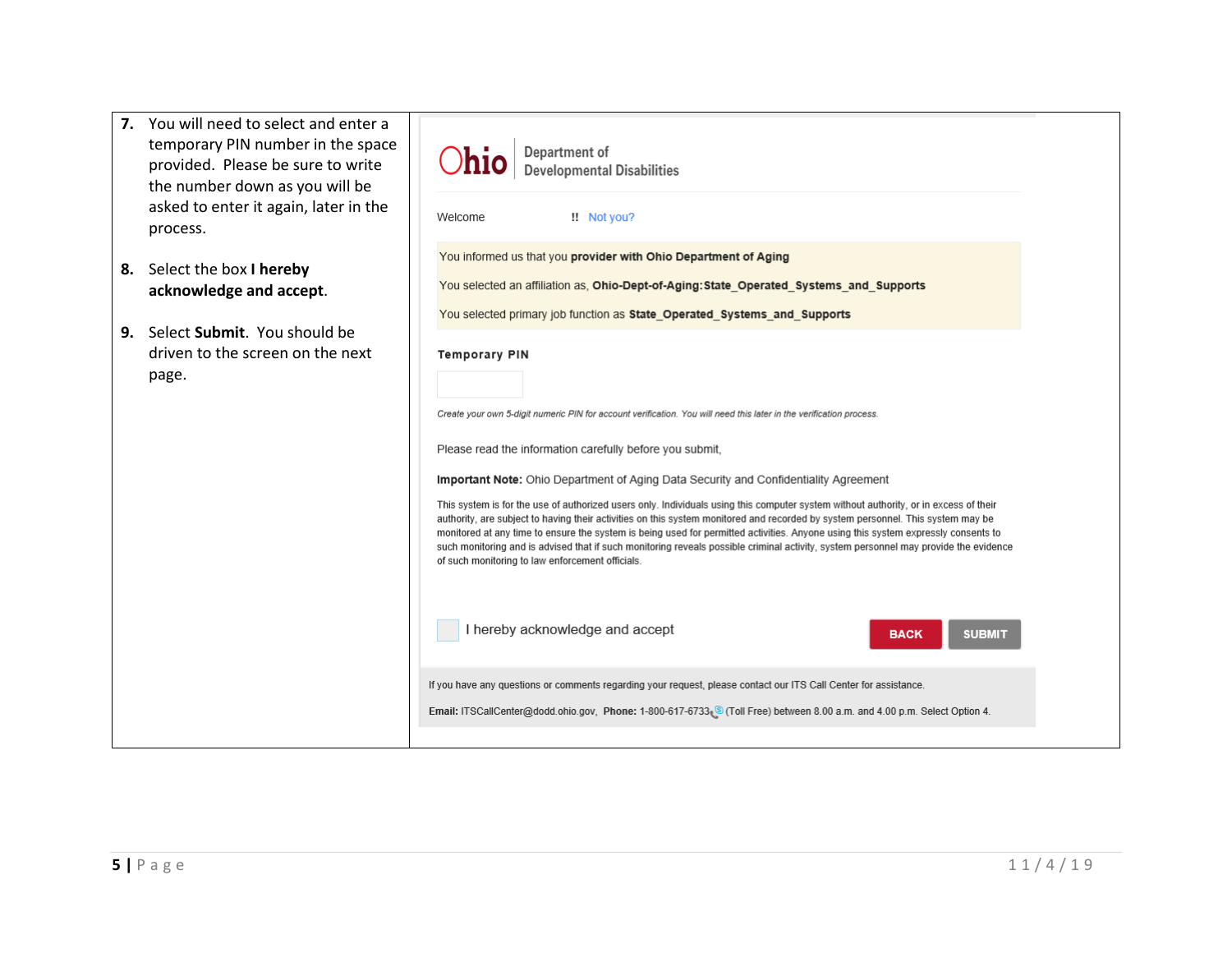| 10. This screen displays after the<br>account is submitted for<br>registration.                    | <b>Department of<br/>Developmental Disabilities</b>                                                                                                                                                                                                                                       |
|----------------------------------------------------------------------------------------------------|-------------------------------------------------------------------------------------------------------------------------------------------------------------------------------------------------------------------------------------------------------------------------------------------|
| 11. Your registration is now complete.<br>Select Home and proceed to your<br>email for next steps. | !! Not you?<br>Welcome<br>Thank you for submitting your account to reigster with us. You will receive an email shortly that will guide you<br>through the next step. If this process require an approval you would be notified.                                                           |
|                                                                                                    | You informed us that you provider with Ohio Department of Aging<br>You selected an affiliation as Ohio-Dept-of-Aging: State Operated Systems and Supports<br>You selected primary job function as State Operated Systems and Supports<br>You created temporary PIN as 12354               |
|                                                                                                    | If you do not see the email in your inbox, please check your spam or junk folder as it may have found its way there<br>in error. If you find it please be sure to identify the email as "not junk" non-spam email. You'll also want to add our<br>email address to your safe sender list. |
|                                                                                                    | <b>HOME</b><br><b>DODD PORTAL</b>                                                                                                                                                                                                                                                         |
|                                                                                                    | If you have any questions or comments regarding your request, please contact our ITS Call Center for assistance.<br>Email: ITSCallCenter@dodd.ohio.gov, Phone: 1-800-617-6733 S (Toll Free) between 8.00 a.m. and 4.00 p.m. Select Option 4.                                              |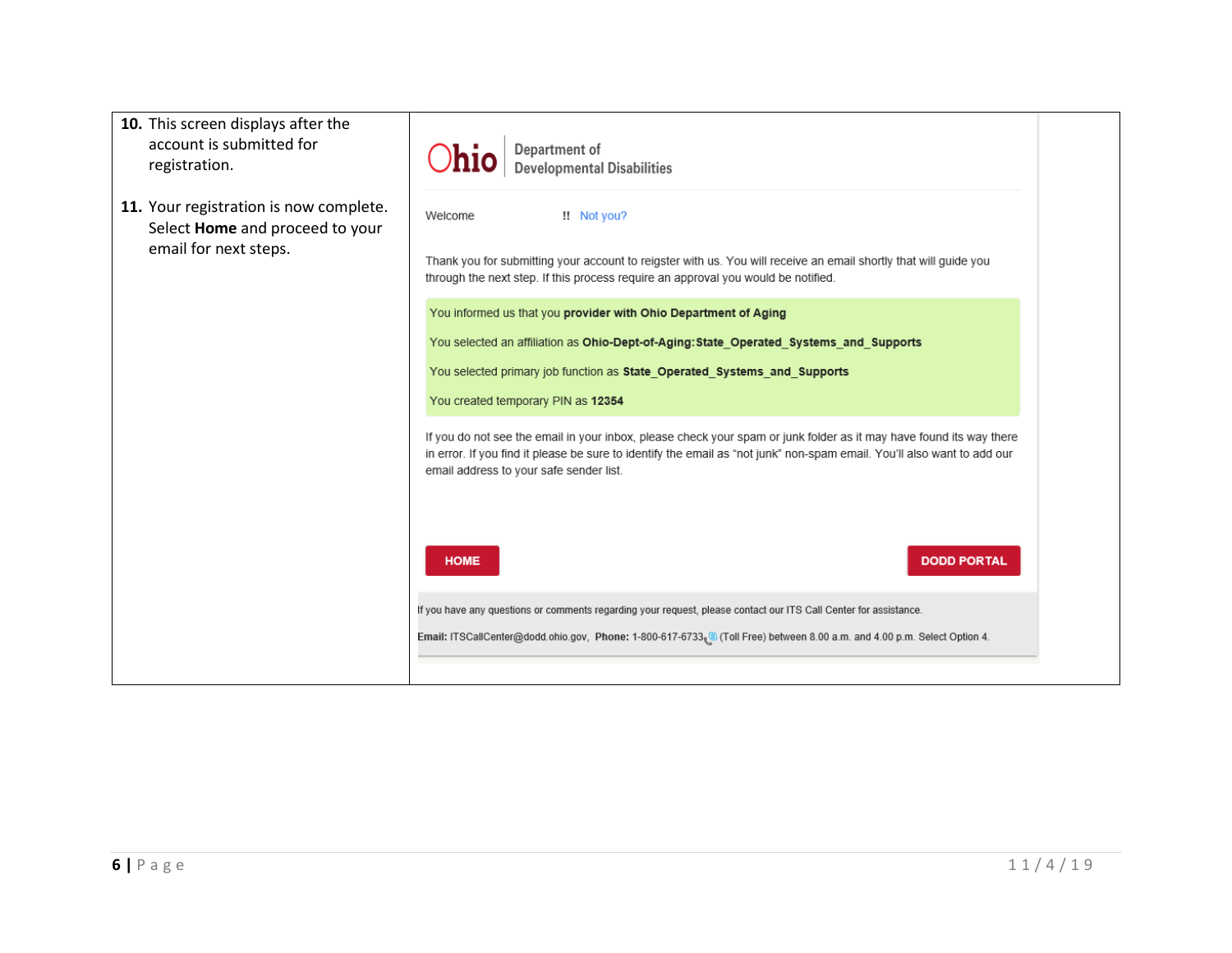| 12. An email will be sent to your email<br>address and contain the temporary | Mail<br>Verify your ema<br>Calendar<br>Tasks<br>Preferences<br>Contacts                                                                          |
|------------------------------------------------------------------------------|--------------------------------------------------------------------------------------------------------------------------------------------------|
| PIN you created.                                                             | Reply to All<br>Actions $\blacktriangledown$<br>Delete<br>Close<br>Forward<br>≞⊶<br>Reply<br>Spam                                                |
| 13. To proceed, you must select <b>Click</b>                                 | Verify your email address<br>From: agencyIDService@ohio.gov                                                                                      |
| Here to continue. You should be                                              | To:                                                                                                                                              |
| driven to the screen on the next                                             | State of Ohio: Department of Aging (ODA)                                                                                                         |
| page.                                                                        | Your Temporary PIN is 12354.                                                                                                                     |
|                                                                              | Your account has been approved. In order to complete the next step, Please Click here.                                                           |
|                                                                              | Please do not reply to AgencyIDService@ohio.gov email. This is an unmonitored address, and replies to this email cannot be responded to or read. |
|                                                                              | If you have any questions or comments regarding your request, please contact our support center for assistance.                                  |
|                                                                              | Email: ODA ISD HelpDesk@age.ohio.gov                                                                                                             |
|                                                                              |                                                                                                                                                  |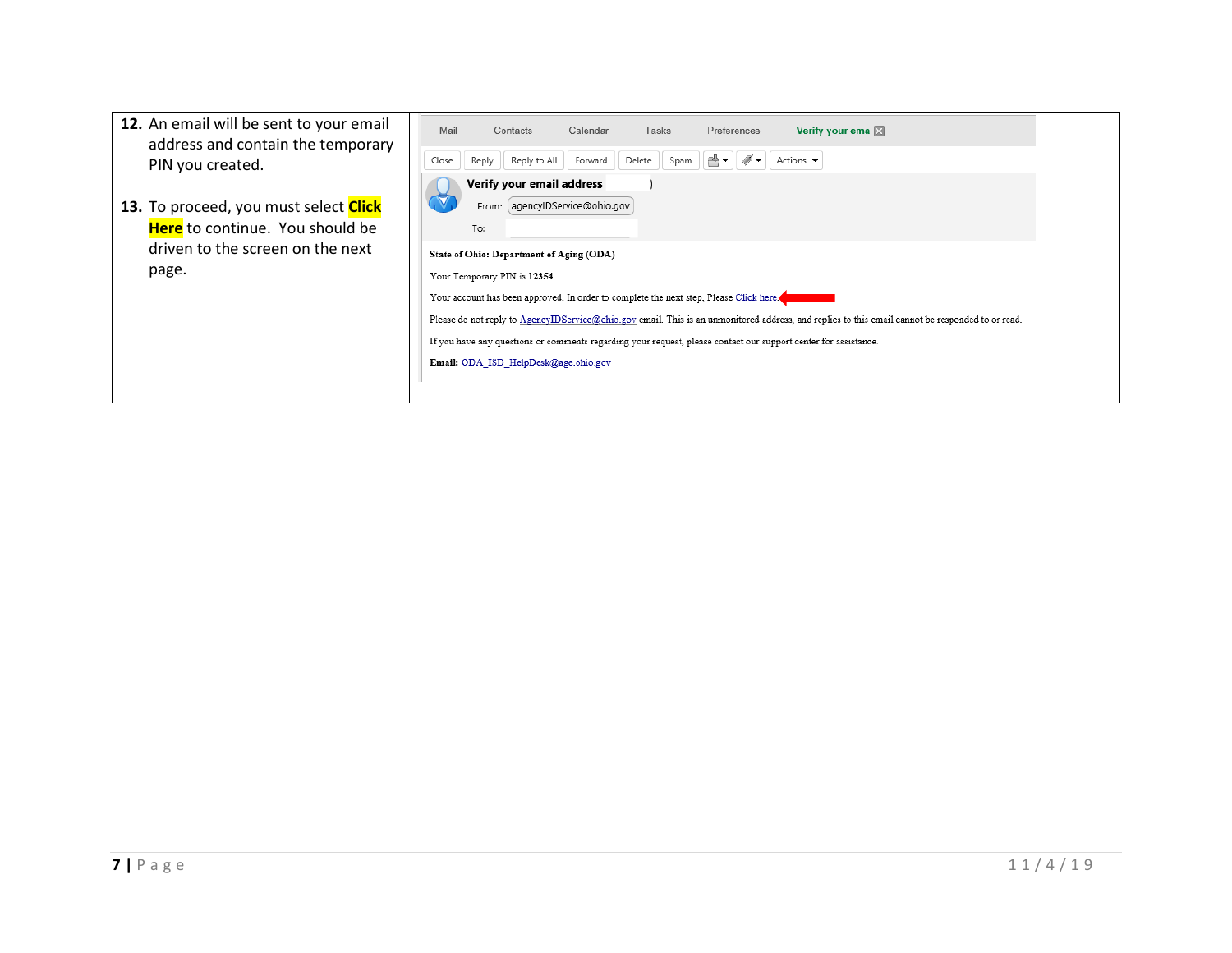| 14. You are required to verify your |
|-------------------------------------|
| email address.                      |

- **15.** Enter the **temporary PIN number** you created earlier.
- **16.** Select **Continue**. You should be driven to the screen on the next page.

## Ohio Department of Aging

## **Verify Email Address**

This page is an essential step in verifying your account request. Here, you are validating the email address of your account request.

We mple !! Not you?

To initiate the approval phase for your account, please enter the Temporary PIN that you selected during registration. Be sure to maintain this PIN for future use as well. After your account is approved or denied, the temporary PIN is no longer needed.

## **Temporary PIN**

**CONTINUE** 

If you have any questions or comments regarding your request, please contact our support center for assistance.

By email: ITSCallCenter@dodd.ohio.gov

Phone: 1-800-617-6733. (3) (Toll Free) between 8.00 a.m. and 4.00 p.m. Select Option 4 for Security Support.

Home Contact Us Privacy Statement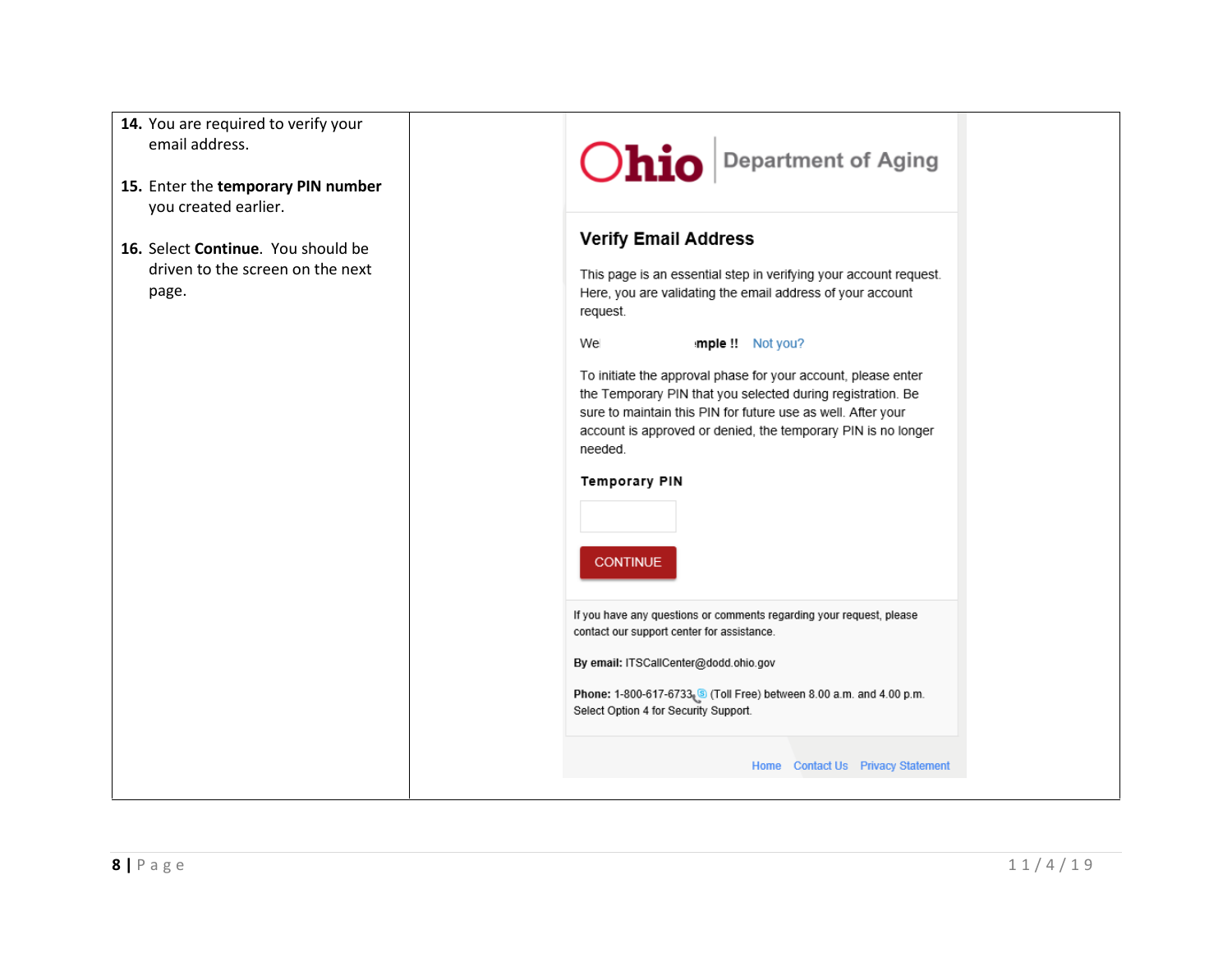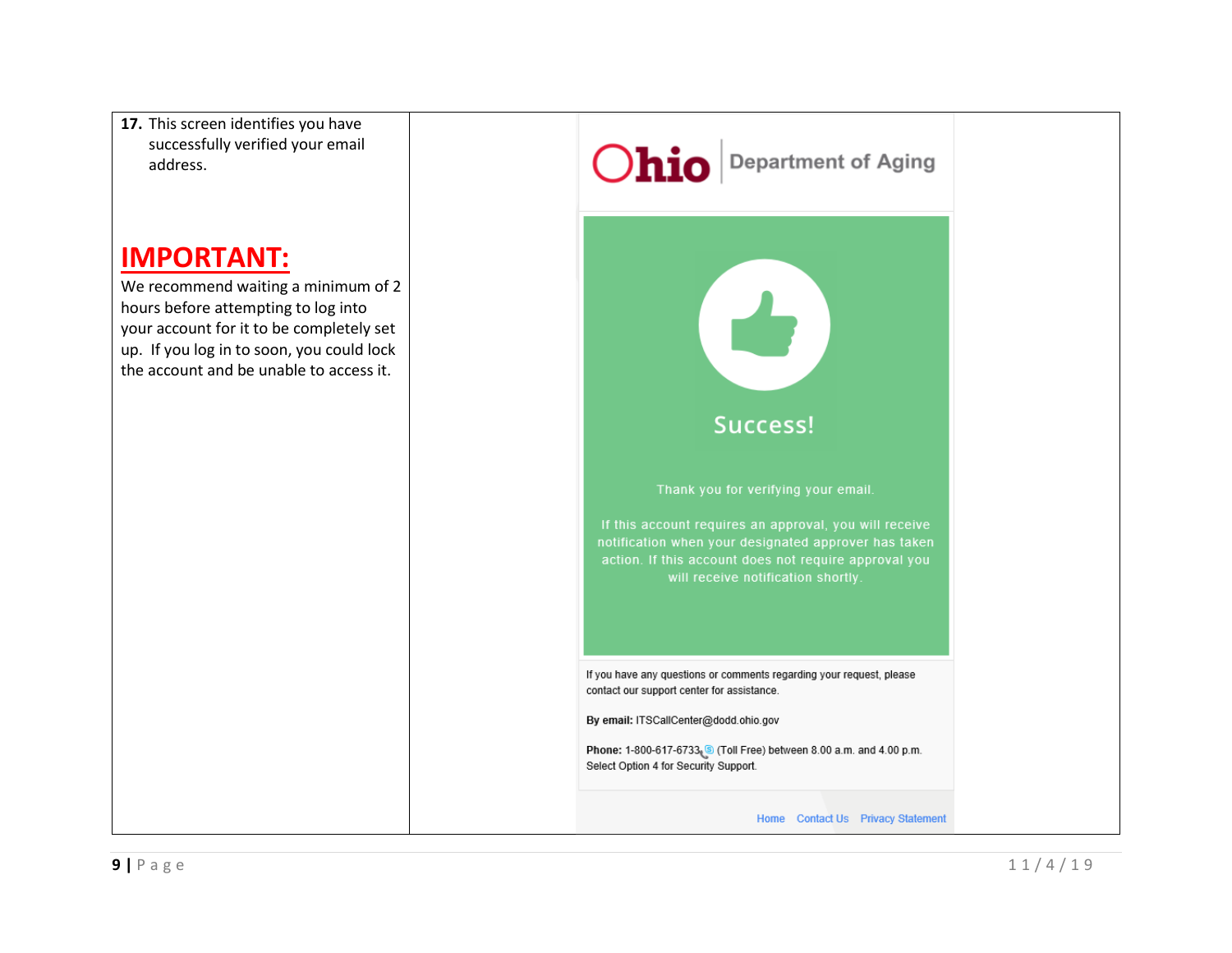| To begin your application, return to this<br>screen (follow this link: OH ID)                                          | $\bigcirc$ OH ID                                                                                                                                                                                                                                                                                             | å                                                                                                                                                                 |
|------------------------------------------------------------------------------------------------------------------------|--------------------------------------------------------------------------------------------------------------------------------------------------------------------------------------------------------------------------------------------------------------------------------------------------------------|-------------------------------------------------------------------------------------------------------------------------------------------------------------------|
| 18. Enter your Username and<br>Password.<br>19. Select Log In. You should be driven<br>to the screen on the next page. | Please login to access the Ohio ID Portal using your<br>OHID Account.<br>Please click the link below to create your OH ID Account<br>in a few simple steps.<br><b>Create New Account&gt;</b>                                                                                                                 | $\Theta$ OH ID<br>Usemame:<br>Password<br>$\circledcirc$<br>A Log In<br>Forgot username/password?<br><b>Problems logging in?</b>                                  |
|                                                                                                                        | State of Ohio computer systems may be accessed and used only for official state business by authorized personnel. Unauthorized access or use of these computer systems may<br>subject violators to criminal, civil, and/or administrative action.                                                            |                                                                                                                                                                   |
| 20. Select My DODD.                                                                                                    | $\bigcirc$ OH ID<br>User Account Management v<br>Help Center $\vee$<br>Home<br><b>My Apps</b><br>additional approval.<br>$\Box$<br>My DODD<br>Access DODD<br>E<br>applications<br><b>Available Apps</b><br>Search.<br>Q<br>The Ohio Business<br>Gateway<br>Ohio Business Gateway Back-<br>п<br>Office Portal | You are currently subscribed to the apps below - clicking the "X" on the app tile will unsubscribe you from the app and reinstating your subscription may require |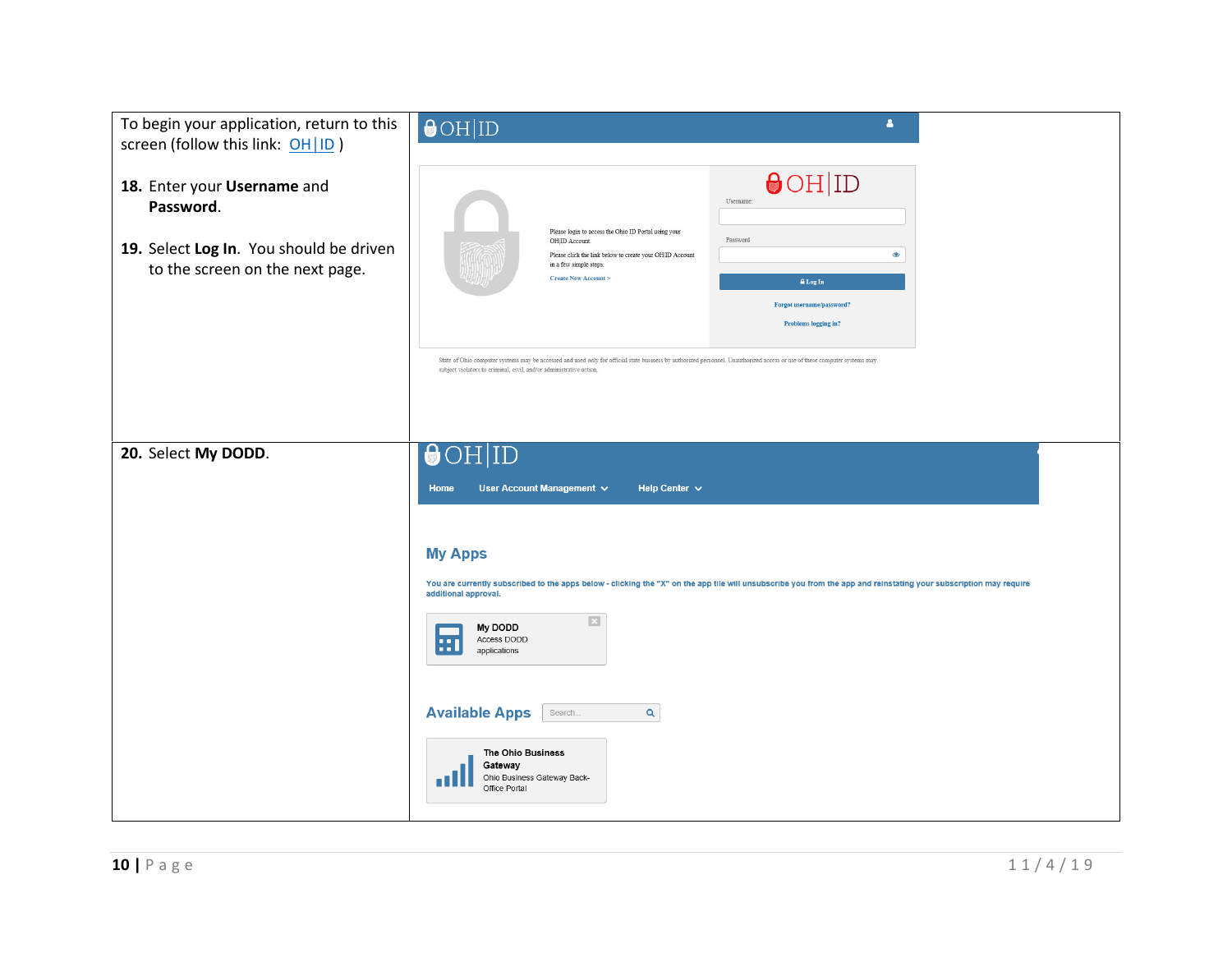| 21. Select Continue with Another<br><b>Existing Account.</b><br>22. From the drop down menu, select<br>the ODA provider account | Department of<br>Developmental Disabilities                                                                                                                                                                                                                                      |  |
|---------------------------------------------------------------------------------------------------------------------------------|----------------------------------------------------------------------------------------------------------------------------------------------------------------------------------------------------------------------------------------------------------------------------------|--|
| 23. Select Continue. You should be<br>driven to the screen on the next<br>page.                                                 | !! Not you?<br>Welcome<br>Please select following option to proceed:<br>Continue with Logged In User Account<br>[ Account Type: UnKnown, Role: Pending ]<br>Continue with Another Existing Account<br>Switch to one of your other accounts ↓<br>Create an additional New Account |  |
|                                                                                                                                 | <b>CONTINUE</b><br>If you have any questions or comments regarding your request, please contact our ITS Call Center for assistance.<br>Email: ITSCallCenter@dodd.ohio.gov, Phone: 1-800-617-6733 (Toll Free) between 8.00 a.m. and 4.00 p.m. Select Option 4.                    |  |